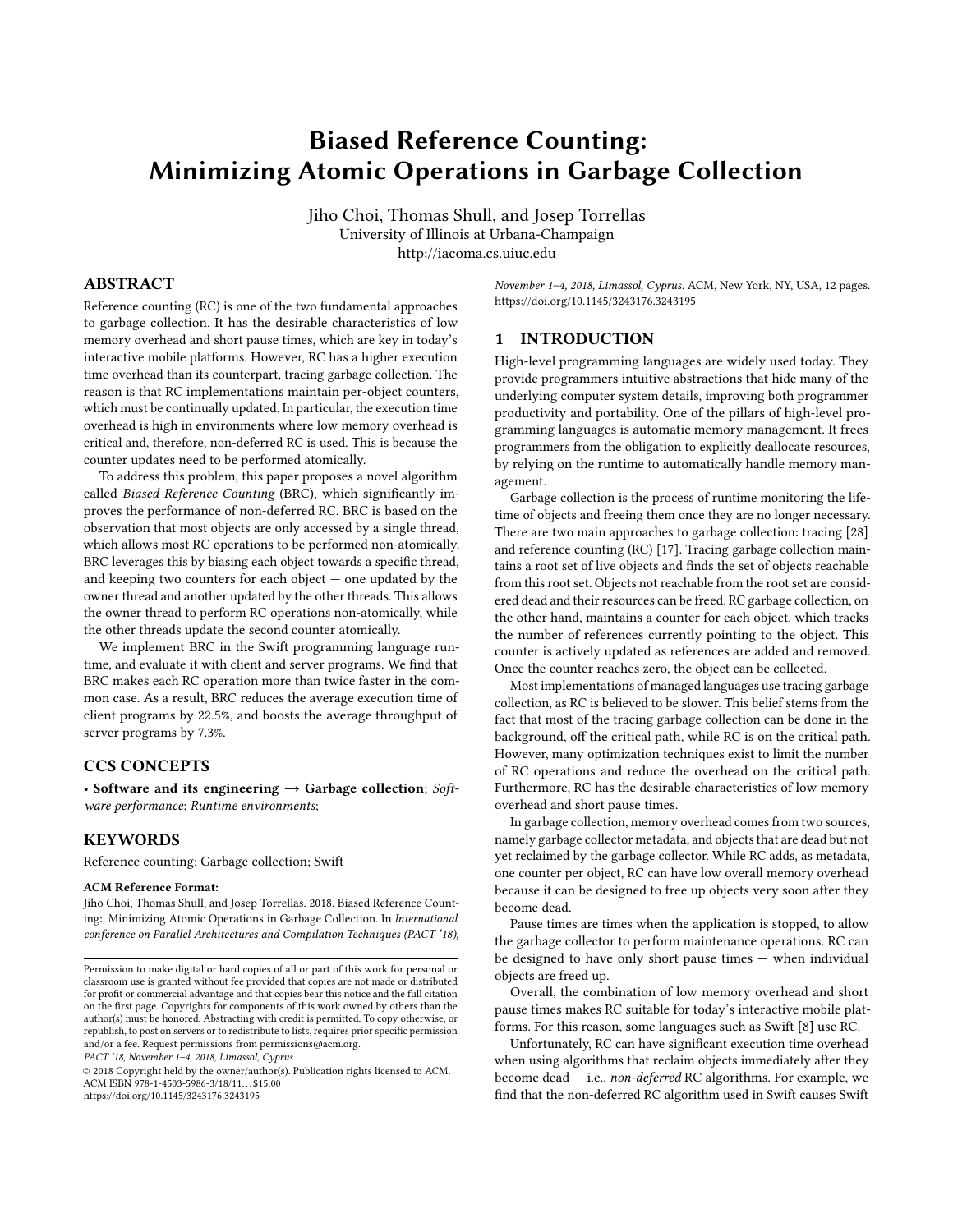programs to spend 32% of their execution time performing RC operations. Still, using non-deferred RC is highly desirable when it is critical to keep memory overhead to a minimum, as in many mobile platforms.

We find that a major reason for this execution time overhead of non-deferred RC is the use of atomic operations to adjust the reference counters of objects. Note that even if a Swift program has little sharing and, in fact, even if it is single-threaded, it may have to use atomic operations. This is because, like many programming languages, Swift compiles components separately to allow for maximum modularity. Separate compilation forces the compiler to be conservative. Furthermore, Swift is compiled ahead of time, so the compiler cannot leverage program information gathered throughout execution to limit the use of atomic operations.

The goal of this paper is to reduce the execution time overhead of non-deferred RC. To accomplish this goal, we propose to replace the atomic RC operations with biased RC operations. Similar to biased locks [\[25\]](#page-11-2), our biased operations leverage uneven sharing to create asymmetrical execution times for RC operations based on the thread performing the operation. Each object is biased toward, or favors, a specific thread. This allows an object's favored thread to perform RC operations without atomic operations, at the cost of slowing down all the other threads' RC operations on that object.

While biased RC operations are very effective in most cases, sometimes multiple threads do try to adjust the reference counter of the same object. To handle this, we exploit the fact that, unlike locking, RC does not require strong exclusivity. While only one thread is allowed to acquire a lock at any given time, it is possible for multiple threads to perform RC operations on an object concur $r$ ently  $-$  if they use multiple counters and eventually merge the counters.

Based on these ideas, we propose a novel algorithm called Biased Reference Counting (BRC), which significantly improves the performance of non-deferred RC. BRC maintains two counters per object — one for the owner thread and another for the other threads. The owner thread updates its counter without atomic operations; the other threads update the other counter with atomic operations.

We implement BRC in the Swift runtime. We run various client and server Swift programs and analyze both their performance and sharing patterns. Overall, we find that, on average, BRC improves the execution time of client programs by 22.5%, and the throughput of server programs by 7.3%.

The contributions of this paper are as follows:

• Characterizes the overheads of RC in Swift programs.

• Characterizes the memory behavior and sharing patterns of Swift programs.

• Proposes BRC, a new algorithm to reduce the overhead of nondeferred RC with an efficient biasing technique.

• Implements BRC in the state-of-the-art Swift runtime.

• Provides a detailed evaluation of BRC's performance.

# 2 BACKGROUND

# <span id="page-1-2"></span>2.1 Reference Counting

The fundamental idea of RC [\[17\]](#page-10-0) is to maintain a per-object counter denoting the current number of references to the object. These perobject counters are updated as references are created, reassigned, and deleted.

Figure [1](#page-1-0) shows a simple program which highlights all possible RC operations. The normal program commands are on the numbered lines. The RC operations required for each command are on the lines directly above the command in gray and are not numbered. A RC operation on an object obj is described by  $rc(obj)$ . In this example, the reference counts of objects  $obj_1$ ,  $obj_2$ , and  $obj_3$  are adjusted as different assignments execute.

<span id="page-1-0"></span>
$$
rc(obj_1) = 1
$$
  
\n1 var a = new obj<sub>1</sub>  
\n
$$
rc(obj_1) +
$$
  
\n2 var b = a  
\n
$$
rc(obj_1) -
$$
  
\n3 b = new obj<sub>2</sub>  
\n
$$
rc(obj_1) -
$$
  
\n
$$
rcc(obj_3) = 1
$$
  
\n
$$
free(obj_1)
$$
  
\n4 a = new obj<sub>3</sub>  
\nFigure 1: Basic RC operations.

While the idea of RC is straightforward, it should be implemented carefully to ensure correctness. This is because it is possible to have data races while adjusting reference counters in otherwise correct programs. Consider the code example in Figure [2.](#page-1-1) Note that in the traditional sense there is no data race in this code. Each thread only reads shared variable g, and all writes are performed to thread-local variables. However, due to both threads adding another reference to obj, it is possible for the reference counter of obj to be updated incorrectly without synchronization. In other words, it is possible for the  $rc(obj)$ ++ corresponding to the commands on lines  $2_A$ and  $2B$  to race and produce incorrect results. Hence, updates to an object's reference counter must be done in a symphronized manner object's reference counter must be done in a synchronized manner.

<span id="page-1-1"></span>

There are several approaches to synchronizing RC operations. The most obvious approach is to add locks around the RC operations. This approach has two main drawbacks. First, the runtime must decide the number of locks to create. At one extreme, the runtime can use a single lock for all objects, but this would incur a lot of contention for the lock by threads trying to adjust the reference counters of different objects. At the other extreme, each object can have its own lock. However, this adds an extra overhead to each object header which can result in less locality and more cache misses. Another problem is that there is very little work done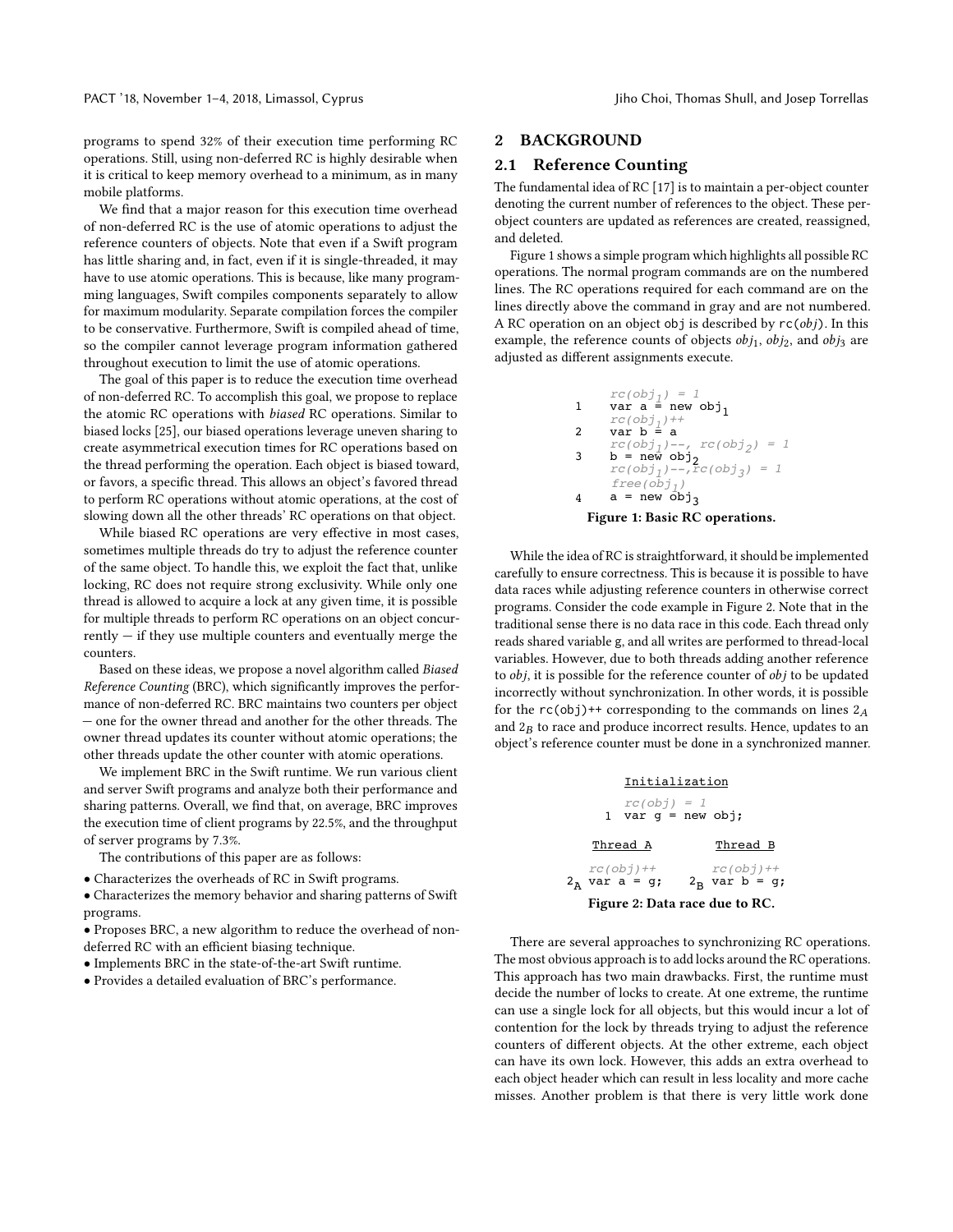in between the lock's acquisition and release – i.e., one simple arithmetic operation to adjust the reference counter. This makes processor stalls likely.

An alternative approach is a lock-free approach using atomic operations as shown in Algorithm [1.](#page-2-0) In this approach, the reference counter is updated using an atomic compare-and-swap (CAS) operation. If the CAS is successful, then the operation is complete. Otherwise, the process is repeated until the operation can complete successfully. This lock-free approach addresses the problems described above for the lock-based approach. First, since there are no locks, there is no tradeoff between the contention for locks versus the memory overhead of locks. Second, this algorithm has only one synchronization operation (the CAS). Because of these benefits, modern RC implementations use lock-free algorithms.

<span id="page-2-0"></span>

| <b>Algorithm 1</b> CAS-based increment operation   |                                 |  |  |  |  |  |  |
|----------------------------------------------------|---------------------------------|--|--|--|--|--|--|
| 1: <b>procedure</b> $INCREMENT(obj)$               |                                 |  |  |  |  |  |  |
| 2:<br>do                                           |                                 |  |  |  |  |  |  |
| $old := obj.rc \ counter$<br>3:                    | $\triangleright$ read old value |  |  |  |  |  |  |
| $new = old$<br>4:                                  |                                 |  |  |  |  |  |  |
| 5:<br>$new += 1$                                   | $\triangleright$ set new value  |  |  |  |  |  |  |
| while $(CAS(\& obj.rc \ counter, old, new))$<br>6: |                                 |  |  |  |  |  |  |
| 7:                                                 | Atomic update of counter        |  |  |  |  |  |  |
| 8: end procedure                                   |                                 |  |  |  |  |  |  |

#### <span id="page-2-4"></span>2.2 RC Optimization

Previous works to optimize RC can be categorized into two groups: works that defer reclamation of objects (deferred RC) and works that do not (non-deferred RC).

<span id="page-2-3"></span>2.2.1 Deferred RC. These works postpone dead object reclamation, and divide execution into distinct mutation and collection phases. During mutation phases, RC operations are simplified and there is no reclamation of dead objects; during collection phases, the dead objects are reclaimed.

There are two groups of techniques: deferral and coalescing. In deferral [\[12,](#page-10-2) [15,](#page-10-3) [18,](#page-10-4) [37–](#page-11-3)[40\]](#page-11-4), the mutation phase does not perform RC operations for local pointer variables stored in the stack or registers. Then, the collection phase scans the stack and registers, and determines the objects that have a reference count equal to zero, and therefore can be reclaimed.

In coalescing [\[26,](#page-11-5) [32\]](#page-11-6), the mutation phase only records the modified pointer variables and their initial values. Then, the collection phase compares the initial and final values of the modified pointer variables, and performs RC operations only on the objects pointed to initially and at the end. Dead objects are found and reclaimed during the collection phase.

A hybrid approach [\[15\]](#page-10-3) uses simple tracing garbage collection for young objects and RC for old objects.

<span id="page-2-1"></span>2.2.2 Optimizations of Non-deferred RC. These techniques remove unnecessary RC operations through static compiler analysis. Some proposals [\[14,](#page-10-5) [21](#page-11-7)[–23,](#page-11-8) [30\]](#page-11-9) eliminate the RC operations for a reference  $R$  to an object when  $R$ 's lifetime is completely nested in the lifetime of another reference to the same object. Figure [1](#page-1-0) shows a simple example of a candidate for this optimization. In this figure, the lifetime of the reference to  $obj_1$  created on line 2 is completely nested in the lifetime of the reference to  $obj_1$  created on line 1. Because of this, it is unnecessary to adjust  $obj_1$ 's reference counter to reflect var b's effect, so lines two and three need not adjust  $rc(obj<sub>1</sub>)$ .

Another optimization [\[21\]](#page-11-7) is to look at sequential chains of RC operations on the same object, and find matching pairs of increments and decrements (potentially created by different references). These RC operations can also be removed, as they negate one another.

#### 2.3 Swift Programming Language

The Swift Programming Language was introduced by Apple in 2014 [\[7\]](#page-10-6) as an alternative programming language to Objective-C for development for the Apple platform. Due to its support by Apple and incorporation into the Apple software ecosystem, Swift has quickly become popular and is now the preferred programming language for development on the Apple platform.

Like most modern programming languages, Swift has automatic memory management. Because of its popularity in the mobile environment, where memory overhead is a primary concern, Apple's implementation of Swift uses non-deferred RC and uses the optimizations described in Section [2.2.2.](#page-2-1) Swift uses weak references to avoid cyclic references, an approach popular in previous literature [\[11,](#page-10-7) [16\]](#page-10-8).

# 3 MOTIVATION

# 3.1 Overhead of Reference Counting

To assess the overhead of state-of-the-art non-deferred RC, we measure the time spent performing RC operations in Swift programs. Figure [3](#page-2-2) shows, for a set of programs, the fraction of time spent on RC operations for each program. The programs we evaluate are explained in detail in Section [6.](#page-7-0) They include client programs (Swift Bench, CryptoSwift, SwiftyJSON, Raytrace, GCBench-Single, GCBench-Multi, and Regex-Redux) and server programs (Perfect-JSON, Perfect-Blog, Kitura-JSON, and Kitura-Blog).

<span id="page-2-2"></span>

Figure 3: Overhead of RC in Swift programs.

As shown in the figure, performing RC operations takes on average 42% of the execution time in client programs, and 15% in server programs. The average across all programs can be shown to be 32%. The Swift compiler does implement optimization techniques to reduce the number of RC operations similar to those described in Section [2.2.2.](#page-2-1) Without them, the overhead would be higher. The RC overhead is lower in server programs than in client programs. This is because server programs spend relatively less time in Swift code and RC operations; they spend relatively more time in runtime functions for networking and I/O written in C++.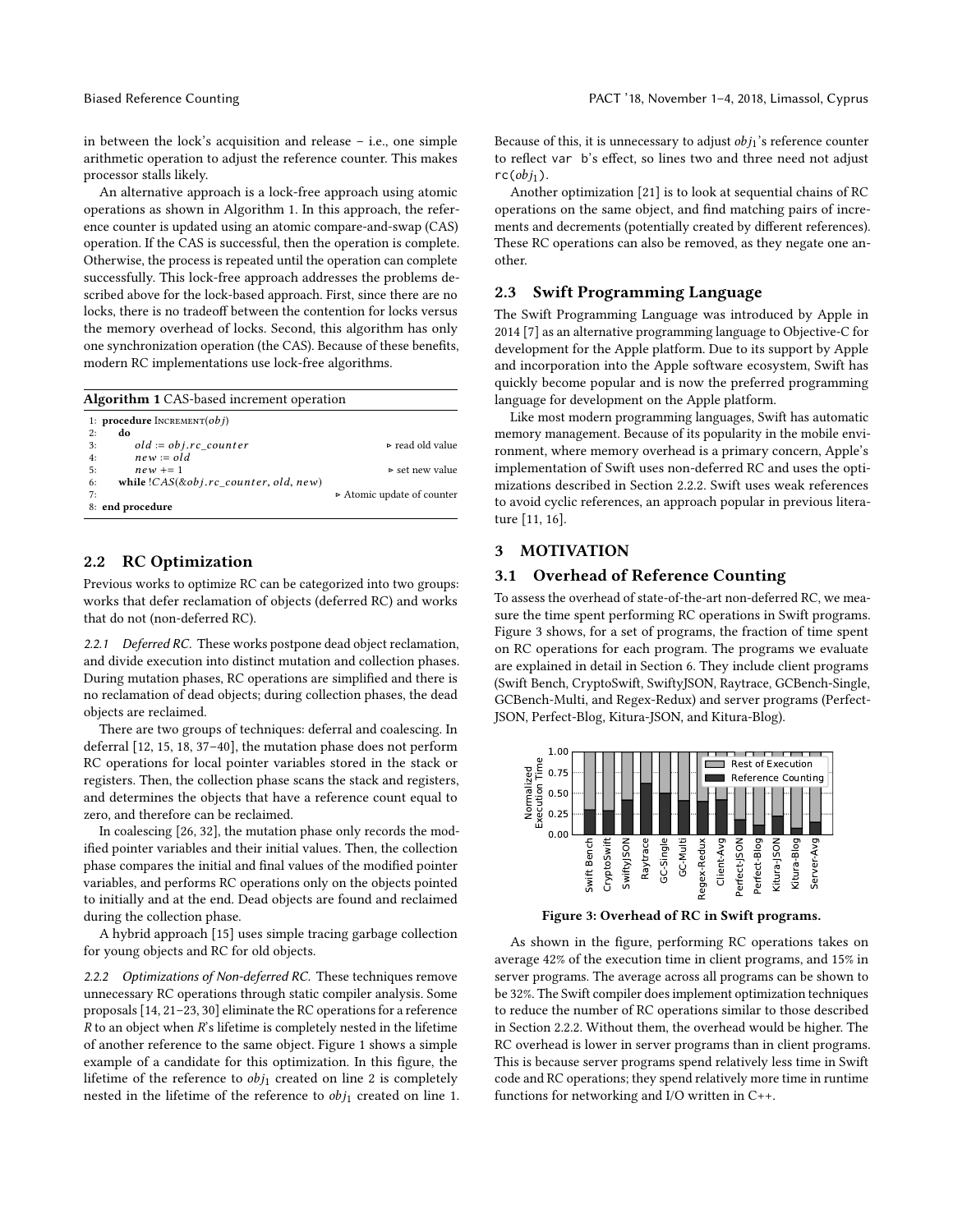To estimate the contribution of using atomic operations to this overhead, we remove the CAS operation from the RC code. Hence, the Swift runtime performs RC without safeguards. As explained in Section [2.1,](#page-1-0) not using atomic operations is incorrect, and may result in either memory leaks or objects being prematurely freed. As a result, we are able to run only a subset of the programs without crash. We will show later that, on average, not using atomic operations reduces the average execution time of the programs by 25%. This means that the large majority of the RC overhead in these programs is due to the use of the CAS operations.

This large overhead is due to two reasons. First, CAS instructions are more expensive than normal updates. The reason is that there is a memory fence associated with a CAS instruction. This limits the amount of instruction overlapping performed by the hardware, preventing the out-of-order capabilities of modern cores from being effectively utilized. Second, due to contention, it may be necessary to execute a CAS instruction multiple times before completing successfully. Note that we run all of our experiments on a modern Intel Haswell processor, which has an efficient CAS implementation.

#### 3.2 Sharing Patterns of Swift Programs

Since the use of atomic operations greatly affects performance, we evaluate how often in practice they are necessary for correctness. To do so, we modify the runtime so that, for each RC operation, we record which thread is invoking the operation and which object's reference counter is being updated. We classify objects as private or shared. An object is classified as private if all of its reference counter updates throughout its lifetime come from one single thread. Otherwise, the object is classified as shared.

Table [1](#page-3-0) shows our results. Each row corresponds to a different program. Columns 3 and 4 show the percentage of objects that we classify as private or shared. Columns 5 and 6 show the percentage of reference counter updates that go to objects classified as private or shared. We can see that, on average, over 99% of the objects in client programs, and over 93% of those in server programs are private objects. Similarly, about 93% of the RC operations in client programs, and about 87% of those in server programs are to private objects. This means that the large majority of RC operations are to private objects, and one could skip the corresponding atomic operation. However, as argued in Section [1,](#page-0-0) the Swift compiler does not know this because Swift compiles components separately. Hence, Swift is forced to use atomic operations always for correctness.

# 4 BIASED REFERENCE COUNTING

#### 4.1 Main Idea

The goal of this paper is to reduce the overhead of non-deferred RC by minimizing the use of atomic operations. We do this with a novel algorithm for RC that we call Biased Reference Counting (BRC). BRC leverages the observation that many objects are only accessed by a single thread. Hence, BRC gives the ownership of, or biases, each object to a specific thread. BRC provides two modes of updating an object's reference count: the object's owner thread is allowed to update the reference count using non-atomic operations, while non-owner threads must use atomic operations to update the reference count.

<span id="page-3-0"></span>

|        | Program        |                            | Objects | RC operations                  |                              |  |
|--------|----------------|----------------------------|---------|--------------------------------|------------------------------|--|
|        | Name           | Shar $(\%)$<br>Priv $(\%)$ |         | $\overline{\mathrm{Priv}}(\%)$ | $\overline{\text{Shar}}(\%)$ |  |
|        | Swift          |                            |         |                                |                              |  |
|        | Benchmark      | 100.00                     | 0.00    | 100.00                         | 0.00                         |  |
|        | CryptoSwift    | 100.00                     | 0.00    | 100.00                         | 0.00                         |  |
|        | SwiftyJSON     | 100.00                     | 0.00    | 100.00                         | 0.00                         |  |
| Client | Raytrace       | 100.00                     | 0.00    | 100.00                         | 0.00                         |  |
|        | GCBench-Single | 100.00                     | 0.00    | 100.00                         | 0.00                         |  |
|        | GCBench-Multi  | 99.84                      | 0.16    | 99.68                          | 0.32                         |  |
|        | Regex-Redux    | 99.99                      | 0.01    | 51.13                          | 48.87                        |  |
|        | Average        | 99.98                      | 0.02    | 92.97                          | 7.03                         |  |
|        | Perfect-JSON   | 94.74                      | 5.26    | 83.99                          | 16.01                        |  |
|        | Perfect-Blog   | 94.58                      | 5.42    | 95.33                          | 4.67                         |  |
| Server | Kitura-ISON    | 91.41                      | 8.59    | 84.29                          | 15.71                        |  |
|        | Kitura-Blog    | 91.59                      | 8.41    | 83.32                          | 16.68                        |  |
|        | Average        | 93.08                      | 6.92    | 86.73                          | 13.27                        |  |

Table 1: Sharing patterns of Swift programs.

BRC allows these two modes of execution by maintaining separate counters for the owner (or biased) thread and for the non-owner threads. The first counter, called the Biased counter, counts the number of references to the object added by the owner thread minus those removed by the owner thread. The second counter, called the Shared counter, maintains the active reference count for all nonowner threads combined. Since the first counter is only accessed by the owner thread, it can be accessed without atomic operations. The second counter may be accessed by multiple threads concurrently. Therefore, it requires atomic operations to prevent data races. The biasing information is maintained on a per-object basis. This allows each object to be biased toward the thread most likely to update its reference counter.

In BRC, an object can be deallocated only when the sum of its two counters is zero. Hence, the two counters first need to be merged. Since only the owner thread can read the biased counter reliably, the owner thread is responsible for merging the counters. To merge the counters, the owner thread first atomically accumulates the biased counter into the shared counter. Next, the owner sets a flag to indicate that the two counters have been merged. Once the counters are merged, if the shared counter is zero, the object may be deallocated; otherwise, the owner unbiases the object, and all subsequent reference counter updates will be performed on the shared counter. When the shared counter reaches zero, the object may be deallocated.

In the following, we describe the changes that BRC introduces to the object header, list the invariants in the BRC algorithm, show a few examples of counter transitions, and then describe the BRC algorithm in detail.

#### <span id="page-3-1"></span>4.2 Object Header Structure

To support RC, the compiler reserves one word in each object's header, called RCWord (for Reference Counting Word). The Swift runtime uses a 64-bit word. Figure [4](#page-4-0) shows the structure of the RCWord. It has a 30-bit counter to keep track of the number of references to the object. The remaining 34 bits are reserved for weak reference counting and flags to describe the state of the object. Weak references are used to prevent cycles, and are outside of the scope of this paper. To prevent race conditions, accesses to RCWord always use atomic operations.

BRC modifies RCWord as shown in Figure [5.](#page-4-0) The new RCWord is now divided into two half-words: Biased and Shared. The biased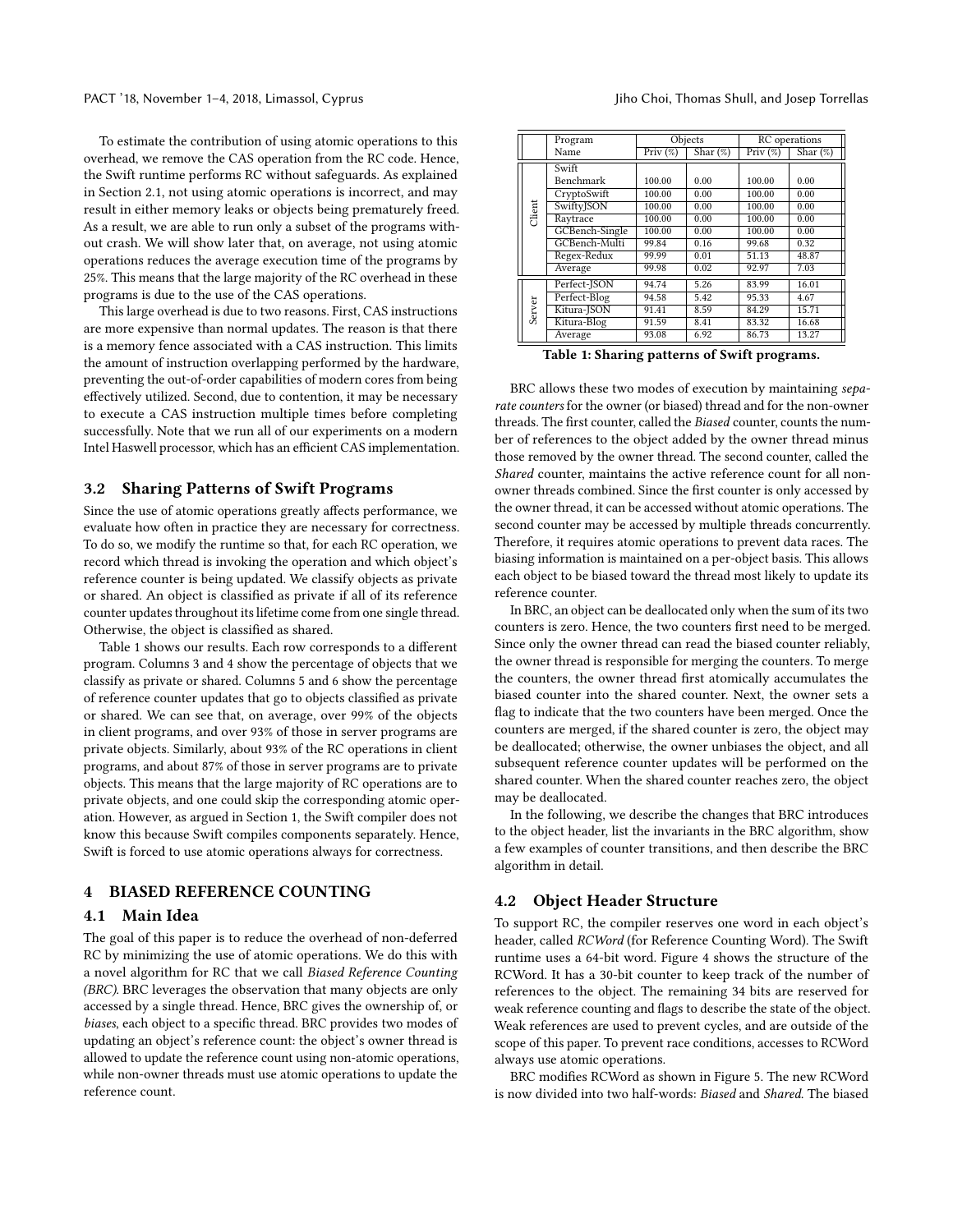<span id="page-4-0"></span>

half-word contains two fields: the owner thread identifier (TID) and the biased counter. The TID indicates which thread, if any, the object is currently biased to. This thread has the exclusive right to modify the biased counter.

The shared half-word contains fields shared by all the threads. The shared counter field tracks RC activity by non-owner threads. Then, there are two flags to support the BRC algorithm: Merged and Queued. The Merged flag is set by the owner thread when it has merged the counters. The Queued flag is set by a non-owner thread to explicitly request the owner thread to merge counters. More details about the counter operations are explained later.

To prevent race conditions, BRC uses atomic operations to access the shared half-word. In some situations, the BRC algorithm requires multiple fields of the shared half-word to be updated together atomically. This is why the flags must be inside of the shared half-word.

BRC reduces the number of bits per counter from 30 bits to 14 bits, which is more than enough for RC. Many Java programs need only 7 bits [\[37\]](#page-11-3), and we observe similar behavior in our Swift programs. BRC also reduces the number of the reserved bits used for weak reference counting and existing flags to 16 bits. Weak references occur significantly less frequently than regular RC operations, so this size is acceptable. Alternatively, we could keep the number of bits per counter unchanged to 30 by increasing the size of RCWord at the cost of adding more memory overhead. We evaluate the memory overhead of this alternative design as well in Section [7.4.](#page-9-0)

#### 4.3 Algorithm Invariants

To understand the BRC algorithm, we start by describing its main invariants. They are described in Table [2.](#page-4-1) Recall that the value of the counter in the original RCWord (Figure [4\)](#page-4-0) reflects the number of current references to the object, and must always be zero or higher. For the same reason, in BRC, invariant I1 in Table [2](#page-4-1) says that the sum of the biased and shared counters must always be zero or higher.

Invariant I2 in Table [2](#page-4-1) says that the biased counter must always be zero or higher. This is because, as we will show, as soon as the biased counter reaches zero, the owner unbiases the object. This action makes the biased counter inaccessible, and we say it implicitly merges the two counters into the shared counter. The owner thread also sets the Merged flag.

On the other hand, I3 says that the shared counter can be negative. This is because a pair of positive and negative updates may be split between the biased and shared counters, pushing the shared counter below zero. As an example, consider two threads T1 and T2. Thread T1 creates an object and sets itself as the owner of it. It points a

<span id="page-4-1"></span>

| <b>Invariant Description</b>                                       |  |  |  |  |  |  |
|--------------------------------------------------------------------|--|--|--|--|--|--|
| I1: biased + shared = total number of references to object         |  |  |  |  |  |  |
| * Must be zero or higher                                           |  |  |  |  |  |  |
| * If zero, object can be deallocated                               |  |  |  |  |  |  |
| I2: biased = (references added - references removed) by owner      |  |  |  |  |  |  |
| * Must be zero or higher                                           |  |  |  |  |  |  |
| * When it reaches 0, owner unbiases object, implicitly merging     |  |  |  |  |  |  |
| counters                                                           |  |  |  |  |  |  |
| I3: shared = (references added - references removed) by non-owners |  |  |  |  |  |  |
| * Can be negative                                                  |  |  |  |  |  |  |
| * If negative, biased must be positive, and object is placed       |  |  |  |  |  |  |
| in owner's QueuedObjects list so that owner can unbias it          |  |  |  |  |  |  |
| I4: Owner only gives up ownership when it merges counters, namely: |  |  |  |  |  |  |
| * When biased reaches zero (implicit merge)                        |  |  |  |  |  |  |
| * Or when the owner finds the object in its QueuedObjects          |  |  |  |  |  |  |
| list (explicit merge)                                              |  |  |  |  |  |  |
| I5: Object can only be placed into QueuedObjects list once         |  |  |  |  |  |  |
| * Placed when shared becomes negative for first time               |  |  |  |  |  |  |
| * Removed when counters are explicitly merged                      |  |  |  |  |  |  |
| 7011 A T                                                           |  |  |  |  |  |  |

Table 2: Invariants of the BRC algorithm.

global pointer to the object, setting the biased counter to one. Then, T2 overwrites the global pointer, decrementing the shared counter of the object. As a result, the shared counter becomes negative.

When the shared counter for an object becomes negative for the first time, the non-owner thread updating the counter also sets the object's Queued flag. In addition, it puts the object in a linked list belonging to the object's owner thread called QueuedObjects. Without any special action, this object would leak. This is because, even after all the references to the object are removed, the biased counter will not reach zero — since the shared counter is negative. As a result, the owner would trigger neither a counter merge nor a potential subsequent object deallocation.

To handle this case, BRC provides a path for the owner thread to explicitly merge the counters called the ExplicitMerge operation. Specifically, each thread has its own thread-safe QueuedObjects list. The thread owns the objects in the list. At regular intervals, a thread examines its list. For each queued object, the thread merges the object's counters by accumulating the biased counter into the shared counter. If the sum is zero, the thread deallocates the object. Otherwise, the thread unbiases the object, and sets the Merged flag. Then, when a thread sets the shared counter to zero, it will deallocate the object. Overall, as shown in invariant I4, an owner only gives up ownership when it merges the counters.

Invariant I5 in Table [2](#page-4-1) says that an object can be placed into QueuedObjects list only once. It is placed there when its shared counter becomes negative for the first time. After that, while its shared counter may continue to change, since the object is already marked as queued, no action is required. It will remain in the owner's QueuedObjects list until the owner unbiases it.

#### 4.4 Examples of Counter Transitions

Figure [6](#page-5-0) shows some examples of RCWord transitions in BRC. To start with, Figure [6\(](#page-5-0)a) shows the RCWord structure without the Reserved field. Then, in Figure [6\(](#page-5-0)b), we show the RCWord transitions for a private (i.e., thread-local) object. In this example, thread T1 allocates the object and becomes the owner thread. Next, T1 creates up to  $N$  references to the object, incrementing the biased counter up to N. Finally, T1 removes these references, decrementing the biased counter to zero, and deallocates the object.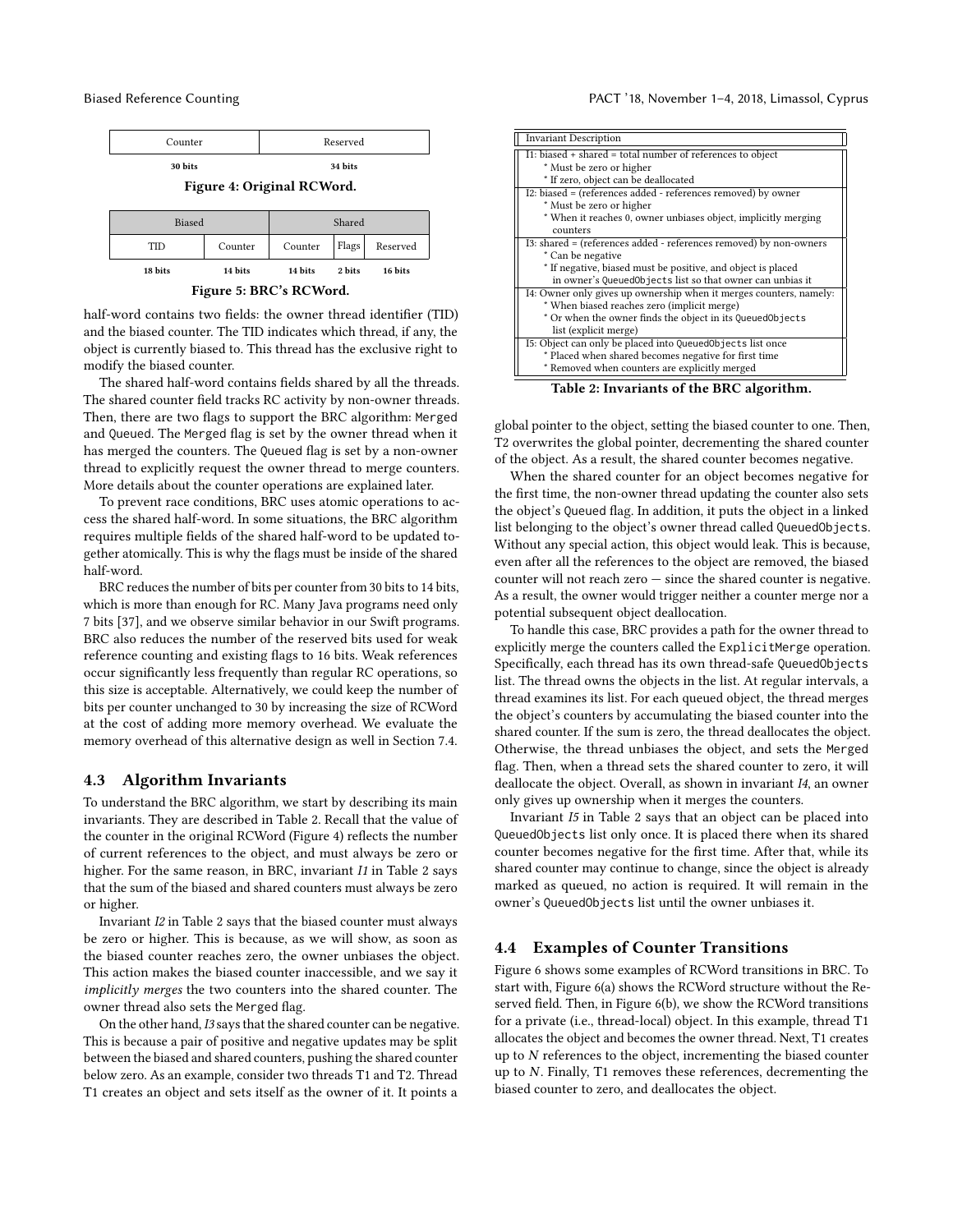PACT '18, November 1–4, 2018, Limassol, Cyprus Jiho Choi, Thomas Shull, and Josep Torrellas

<span id="page-5-0"></span>

In Figure [6\(](#page-5-0)c), we show the RCWord transitions for a shared object that is not queued in a QueuedObjects list during its lifetime. Thread T1 first allocates the object and sets itself as the owner of it. Next, a second thread T2 creates a reference to the object, incrementing the shared counter. Then, T1 removes its reference to the object, decrementing the biased counter. As the biased counter becomes zero, T1 performs an implicit counter merge: it sets the Merged flag and unbiases the object. Later, T2 removes its reference to the object, decrementing the shared counter. Since the shared counter is zero and the Merged flag is set, T2 deallocates the object.

In Figure [6\(](#page-5-0)d), we show the RCWord transitions for a shared object that is queued in a QueuedObjects list during its lifetime. Thread T1 first allocates the object and sets itself as the owner of it. Then, thread T2 overwrites the reference to the object and hence decrements the shared counter. Since the shared counter becomes negative, T2 also sets the Queued flag and places the object in T1's QueuedObjects list. Later, T1 invokes the ExplicitMerge operation and explicitly merges the counters, setting the Merged flag and unbiasing the object. Since the sum of the counters is zero, T1 deallocates the object.

# 4.5 BRC Algorithm

The BRC algorithm introduces several changes to a conventional RC algorithm. First, when an object is allocated, BRC saves the ID of the thread allocating the object in the RCWord, effectively biasing the object. Second, BRC modifies the RC operations (i.e., Increment and Decrement) to update one of the two RCWord counters based on which thread an object is biased to. Finally, BRC adds two new operations, Queue and ExplicitMerge, to handle a special case introduced by using two counters. In the following paragraphs, we explain these operations in detail. We use a dot notation to access the biased and shared half-words, and their fields in the algorithms. Note that the algorithms given below sacrifice performance for

maximum clarity. BRC's implementation on the Swift runtime is more efficient than what is shown here.

Algorithm [2](#page-5-1) shows BRC's Increment operation. It begins by checking whether the new reference is being created by the object's owner thread (line [4\)](#page-5-1). If so, the owner thread continues to the FastIncrement procedure to increment the biased counter (line [11\)](#page-5-1). Otherwise, a non-owner thread calls SlowIncrement and uses an atomic CAS operation to increment the shared counter (line [19\)](#page-5-1).

<span id="page-5-1"></span>

|            | <b>Algorithm 2</b> Increment operation                                                                       |                                                       |  |  |  |  |  |  |
|------------|--------------------------------------------------------------------------------------------------------------|-------------------------------------------------------|--|--|--|--|--|--|
| 2:         | 1: <b>procedure</b> $INCREMENT(obj)$<br>owner $tid := obj.rcword.biased.tid$                                 | $\triangleright$ Increment the reference count of obj |  |  |  |  |  |  |
| 3:         | $my$ tid := GetThreadID()                                                                                    |                                                       |  |  |  |  |  |  |
| 4:         | if owner tid $==$ my tid then                                                                                |                                                       |  |  |  |  |  |  |
| 5:         | FastIncrement(obj)                                                                                           | $\triangleright$ Owner access                         |  |  |  |  |  |  |
| 6:         | else                                                                                                         |                                                       |  |  |  |  |  |  |
| 7:         | SlowIncrement(obj)                                                                                           | ⊳ Non-owner access                                    |  |  |  |  |  |  |
| 8:         | end if                                                                                                       |                                                       |  |  |  |  |  |  |
|            | 9: end procedure                                                                                             |                                                       |  |  |  |  |  |  |
| 11:<br>12: | 10: <b>procedure</b> FASTINCREMENT( <i>obj</i> )<br>$obj. roword. biased. counter += 1$<br>13: end procedure | Non-atomic increment of biased counter                |  |  |  |  |  |  |
|            | 14: <b>procedure</b> SLOWINCREMENT $(obj)$                                                                   |                                                       |  |  |  |  |  |  |
| 15:        | do                                                                                                           |                                                       |  |  |  |  |  |  |
| 16:        | $old := obj. roword. shared$                                                                                 | ⊳ Read shared half-word                               |  |  |  |  |  |  |
| 17:        | $new := old$                                                                                                 |                                                       |  |  |  |  |  |  |
| 18:        | $new.counter += 1$                                                                                           |                                                       |  |  |  |  |  |  |
| 19:        | while $(CAS(\& obj.rcword.shape, old, new))$                                                                 |                                                       |  |  |  |  |  |  |
| 20:        |                                                                                                              | Atomic increment of shared counter                    |  |  |  |  |  |  |
|            | 21: end procedure                                                                                            |                                                       |  |  |  |  |  |  |

Algorithm [3](#page-6-0) shows BRC's Decrement operation. Similar to Increment, it first checks whether the reference is being removed by the object's owner thread (line [4\)](#page-6-0). If so, the owner thread continues to the FastDecrement procedure to decrement the biased counter (line [11\)](#page-6-0). If the resulting value of the counter is higher than zero (line [13\)](#page-6-0), no further action is required. Otherwise, the biased counter is zero, and the owner thread performs an implicit merge of the counters. Specifically, it sets the Merged flag (line [19\)](#page-6-0) by atomically updating the shared half-word (line [20\)](#page-6-0). Next, the shared counter is read. If its value is zero (line [22\)](#page-6-0), the object is deallocated. Otherwise, BRC unbiases the object by clearing the owner TID (line [25\)](#page-6-0). Now, all future RC operations to this object will invoke either the SlowIncrement or the SlowDecrement procedures. In addition, any thread can make the decision to deallocate the object. Note that the Deallocate call in line [23](#page-6-0) does not need to lock the object. This is because the last reference has been removed so no other thread can access the object.

If the Decrement operation is invoked by a non-owner thread, it continues to the SlowDecrement procedure (line [28\)](#page-6-0). BRC decrements the shared counter (line [32\)](#page-6-0) and, if the counter's new value is negative, BRC also sets the Queued flag (line [34\)](#page-6-0). The shared half-word is updated atomically (line [36\)](#page-6-0). If the Queued flag has been set for the first time by this invocation (line [38\)](#page-6-0), BRC invokes function Queue to insert the object in a list to be handled later by the owner (line  $40$ ) – note that this case implies that the counters have not been merged yet, as the shared counter's value is negative. Otherwise, if the Merged flag is set and the shared counter is zero (line [41\)](#page-6-0), BRC deallocates the object.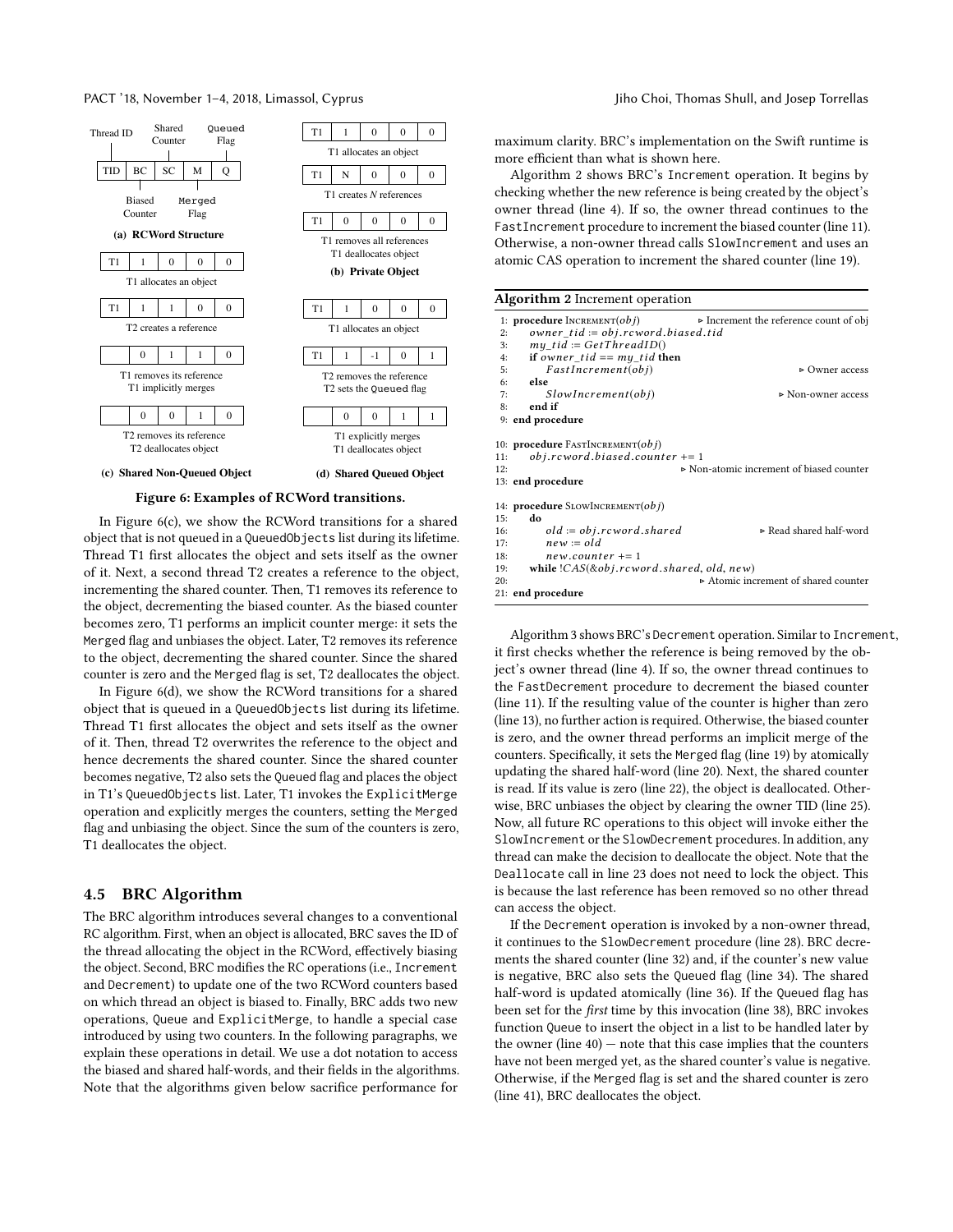```
Algorithm 3 Decrement operation
  1: procedure \text{DECREMENT}(obj) \rightarrow \text{Decrement} the reference count of obj<br>
2: owner t id := obj.r cword biased .tid<br>
3: my_t id := GetT hread ID()
 4: if owner_tid == my\_tid then<br>5: FastDecember(obj)5: FastDecember(obj) \rightarrow Owner access<br>6: else
         else
 7: SlowDecember(obj) \rightarrow Non-owner access<br>8: end if
         end if
 9: end procedure
10: procedure \text{FASTDecember}(obj)<br>11: obj rcword biased count
11: obj.reward. biased. counter = 1<br>12:
12: \triangleright Non-atomic decrement of biased counter<br>13. if ohi reword biased counter > 0 then
13: if obj.rcword.biased.counter > 0 then<br>14: return
14: return<br>15: end if
         end if
16: do biased counter is zero<br>
17: old := obj.r cword.shared b Read shared half-word<br>
18: new := old
18: new := old<br>19: new. merged := True19: new.merged :=True → Set merged flag<br>
20: while !CAS(&obj.r cword.shared, old, new)<br>
→ Atomic undate of shared half-word
21:<br>
\triangleright Atomic update of shared half-word<br>
\triangleright 22: if new counter == 0 then
22: if new.counter == 0 then<br>23: Deallocate(obj)
23: Deallocate(obj)<br>
24: else24: else<br>25: else25: obj.rcword.biased.tid := 0 \triangleright Give up ownership 26: end if
         end if
27: end procedure
28: procedure SLOWDECREMENT(obj)<br>29: do
29: do
30: old := obj.rcword.shape d \triangleright Read shared half-word 31: new := old31: new := old<br>32: new.count32: new.counter = 1<br>33: if new.counter <33: if new.counter < 0 then<br>34: new.aueued := True34: new.queued := True \triangleright Set queued flag 35: end if
35: end if<br>36: while |C \rangle36: while !CAS(\&obj.rcword.shape d, old, new)<br>37: \rightarrow Atomic dec
37:<br>
\triangleright Atomic decrement of shared counter<br>
38: if old queued \neq new queued then
38: if old .queued \neq new .queued then<br>39:
39: \rightarrow queued has been first set in this invocation 40: \qquad Qu \in (obj)40: Queue(obj)<br>
41: else if new.merged ==True and new.counter == 0 then<br>
\downarrow2:
42: \triangleright Counters are merged and shared counter is zero<br>43: \bigcap_{P \in \mathcal{P}} \left[ \bigcap_{P \in \mathcal{P}} \{ \bigcap_{P \in \mathcal{P}} \{ \bigcap_{P \in \mathcal{P}} \} \mathcal{P} \} \right]43: Deallocate(obj)<br>44: end if
         end if
45: end procedure
```
BRC adds two new operations, Queue and ExplicitMerge (Algorithm [4\)](#page-6-1), to support a special case introduced by having two counters. Specifically, the first time that the shared counter attains a negative value, Queue is invoked. As indicated in Section [4.3,](#page-4-1) at this point, the biased counter has a positive value. If BRC did not take any special action, the biased counter might never be decremented to zero and, thus, the counters might never be merged, and the object might never be deallocated. This is a memory leak.

To guard against such scenarios, BRC keeps track of objects that may leak. As shown in the Queue procedure of Algorithm [4,](#page-6-1) the non-owner thread that first finds that the shared counter becomes negative, inserts the object in a thread-safe list belonging to the object's owner thread. The list is part of a structure called QueuedObjects (line [3\)](#page-6-1), which is organized as per-thread lists of potentially leaked objects. Potentially leaked objects are added to the QueuedObjects list belonging to the object's owner thread.

At regular intervals, a thread checks its QueuedObjects list, to explicitly merge counters and enable object deallocation. The ExplicitMerge procedure of Algorithm [4](#page-6-1) performs this operation. The procedure searches through the thread's QueuedObjects list

#### Biased Reference Counting PACT '18, November 1–4, 2018, Limassol, Cyprus

<span id="page-6-1"></span>

| <b>Algorithm 4</b> Extra operations                 |                                            |  |  |  |  |  |  |  |
|-----------------------------------------------------|--------------------------------------------|--|--|--|--|--|--|--|
| 1: <b>procedure</b> $QUEUE(obj)$                    |                                            |  |  |  |  |  |  |  |
| owner $tid := obj. roword. biased. tid$<br>2:       |                                            |  |  |  |  |  |  |  |
| QueuedObjects[owner tid].append(obj)<br>3:          |                                            |  |  |  |  |  |  |  |
| 4:                                                  | Adds object to list belonging to owner_tid |  |  |  |  |  |  |  |
| 5: end procedure                                    |                                            |  |  |  |  |  |  |  |
| 6: procedure EXPLICITMERGE                          |                                            |  |  |  |  |  |  |  |
| $my$ tid := GetThreadID()<br>7:                     |                                            |  |  |  |  |  |  |  |
| for all $obj \in QueuedObjects[my\_tid]$ do<br>8:   |                                            |  |  |  |  |  |  |  |
| do<br>9:                                            |                                            |  |  |  |  |  |  |  |
| $old := obj. row ord. shared$<br>10:                | ⊳ Read shared half-word                    |  |  |  |  |  |  |  |
| $new = old$<br>11:                                  |                                            |  |  |  |  |  |  |  |
| $new.counter += obj.rcword.biased.counter$<br>12:   |                                            |  |  |  |  |  |  |  |
| 13:                                                 | $\triangleright$ Merge counters            |  |  |  |  |  |  |  |
| new.merged :=True<br>14:                            |                                            |  |  |  |  |  |  |  |
| while $(CAS(\& obj.rcword.shape, old, new))$<br>15: |                                            |  |  |  |  |  |  |  |
| 16:                                                 | Atomic update of shared half-word          |  |  |  |  |  |  |  |
| if $new.counter == 0$ then<br>17:                   |                                            |  |  |  |  |  |  |  |
| Deallocate(obj)<br>18:                              |                                            |  |  |  |  |  |  |  |
| else<br>19:                                         |                                            |  |  |  |  |  |  |  |
| $obj. roword. biased. tid := 0$<br>20:              | $\triangleright$ Give up ownership         |  |  |  |  |  |  |  |
| end if<br>21:                                       |                                            |  |  |  |  |  |  |  |
| $QueuedObjects[my\_tid].remove(obj)$<br>22:         |                                            |  |  |  |  |  |  |  |
| end for<br>23:                                      |                                            |  |  |  |  |  |  |  |
| 24: end procedure                                   |                                            |  |  |  |  |  |  |  |

and, for each object, explicitly merges its two counters. Note that this merging can only be done by the owner thread, so the procedure only accesses the QueuedObjects list owned by the thread invoking the procedure (line [8\)](#page-6-1). For each object in the list, BRC accumulates the biased counter into the shared counter (line [12\)](#page-6-1) and sets the Merged flag (line [14\)](#page-6-1). This change is atomic (line [15\)](#page-6-1). If the merged counter becomes zero, the owner deallocates the object (line [18\)](#page-6-1). Otherwise, it unbiases the object (line [20\)](#page-6-1) so that all future RC operations are performed on the shared counter. Once this merging is completed, it is no longer possible for the object to be leaked, and thus the owner removes the object from QueuedObjects in a thread-safe manner (line [22\)](#page-6-1).

A given object can only be put in the QueuedObjects list once. This is because, before an object is taken out of the list, its counters are merged. Such merging eliminates the possibility that the shared counter become negative anymore.

Lastly, when a thread terminates, it processes the objects remaining in its QueuedObjects list, and de-registers itself from the QueuedObjects structure. Theoretically, an object can outlive its owner thread if its biased counter is positive, and has not been queued in the QueuedObjects list when the owner thread terminates. We handle this case as follows. When a non-owner thread makes the shared counter of an object negative, it first checks whether the object's owner thread is alive by looking-up the QueuedObjects structure — which implicitly records the live threads. If the owner thread is not alive, the non-owner thread merges the counters instead of queuing the object, and either deallocates the object or unbiases it.

# <span id="page-6-2"></span>5 PUTTING BRC IN CONTEXT

In this section, we qualitatively compare BRC to other RC algorithms. Table [4](#page-7-1) examines the space-time trade-off of various RC implementations. Each row corresponds to a different RC implementation. The table ranks the RC implementations from 1 (lowest) to 4 (highest) in terms of performance overhead and memory overhead.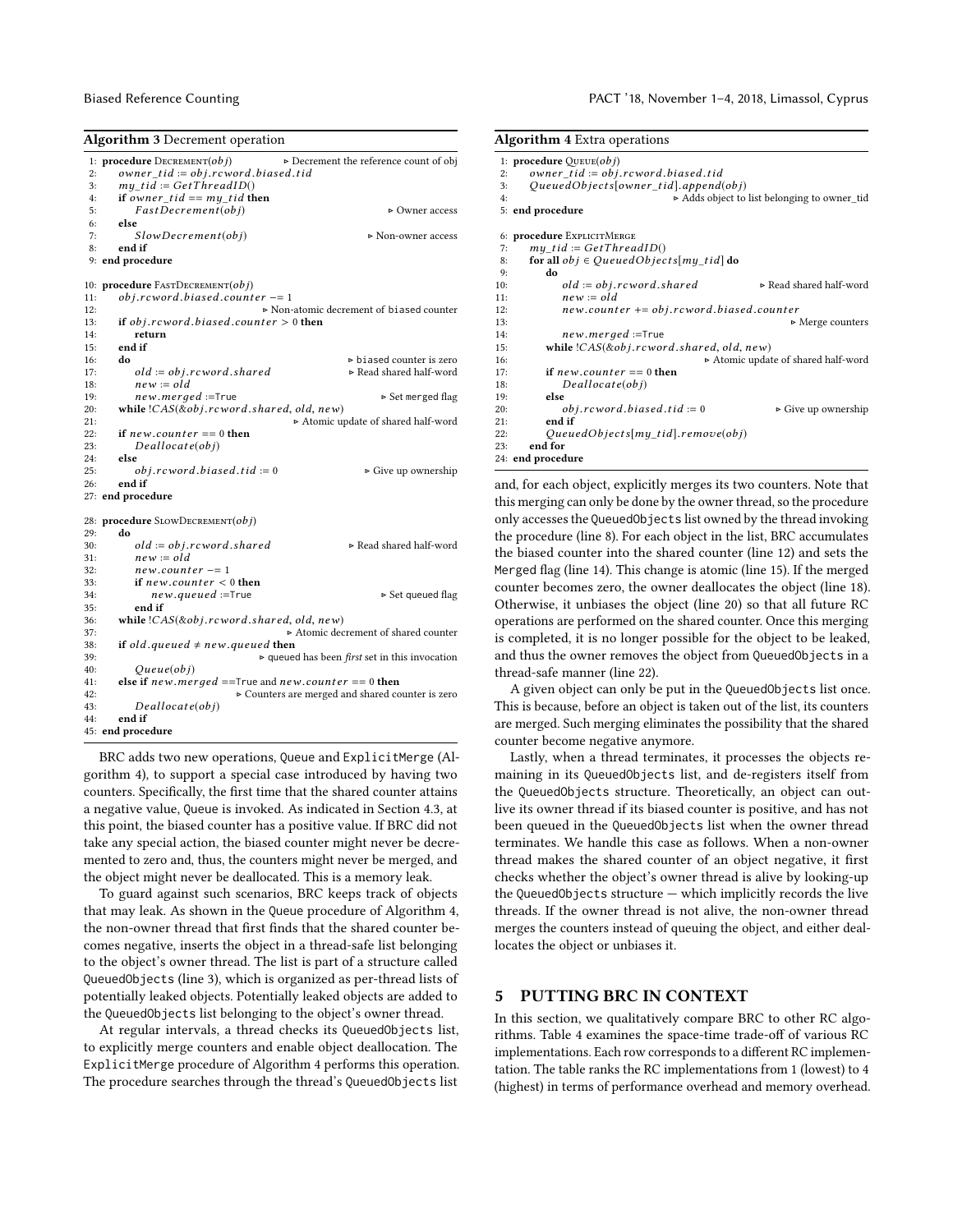<span id="page-7-3"></span>

|                       | Program           | Multi-     |                                                                                                                      |
|-----------------------|-------------------|------------|----------------------------------------------------------------------------------------------------------------------|
|                       | Name              | threaded?  | Description                                                                                                          |
| Swift Benchmark<br>No |                   |            | A set of 212 benchmarks covering a number of important Swift workloads designed to track Swift performance and catch |
|                       |                   |            | performance regressions                                                                                              |
|                       | CryptoSwift       | No         | Performance tests of a Swift package for cryptography algorithms                                                     |
|                       | <b>SwiftyJSON</b> | No         | Performance tests of a Swift package for JSON handling                                                               |
| Client                | Raytrace          | No         | Ray tracing application                                                                                              |
|                       | GCBench-Single    | No.        | Single-threaded implementation of an artificial garbage collection benchmark that creates perfect binary trees       |
|                       | GCBench-Multi     | Yes        | Multi-threaded implementation of GCBench                                                                             |
|                       | Regex-Redux       | <b>Yes</b> | Benchmark that uses regular expressions to match and replace DNA 8-mers                                              |
|                       | Perfect-JSON      | Yes        | JSON generator running on the Perfect framework                                                                      |
| ğ                     | Perfect-Blog      | <b>Yes</b> | Blog engine running on the Perfect framework                                                                         |
| ä                     | Kitura-JSON       | Yes        | JSON generator running on the Kitura framework                                                                       |
|                       | Kitura-Blog       | Yes        | Blog engine running on the Kitura framework                                                                          |

Table 3: Client and server programs used.

<span id="page-7-1"></span>

| Algorithm                       | Performance | Memory Over- |  |
|---------------------------------|-------------|--------------|--|
|                                 | Overhead    | head         |  |
| Basic non-deferred RC           |             | $1$ (tie)    |  |
| Non-deferred RC w/ optimization |             | 1 (tie)      |  |
| Deferred RC (DRC)               |             |              |  |
| <b>BRC</b>                      |             |              |  |

Table 4: Ranking performance and memory overheads of RC implementations from 1 (lowest) to 4 (highest).

The first row corresponds to the basic non-deferred RC described in Section [2.1.](#page-1-2) It suffers from a high execution time overhead due to frequent atomic RC operations. However, it has a minimal memory overhead thanks to immediate reclamation.

The second row corresponds to the non-deferred RC with the optimization described in Section [2.2.2.](#page-2-1) This is Swift's RC implementation. Compared to basic non-deferred RC, the execution time overhead is dramatically reduced. This is because many unnecessary RC operations are removed at compile time. Specifically, we found that Swift removes up to 97% of RC operations in our programs. This implementation is very effective at removing RC operations for local variables. At the same time, it maintains immediate reclamation, and hence has the same minimal memory overhead as the basic non-deferred RC.

The third row corresponds to deferred RC (DRC) implementations, as described in Section [2.2.1.](#page-2-3) The performance overhead is lower, as deferral and coalescing avoid atomic RC operations during the mutation phase. However, since DRC does not perform immediate reclamation for all objects, the memory overhead is higher than the basic non-deferred RC.

The last row corresponds to BRC. While Swift's non-deferred RC with optimization is fast, it is still slower than DRC (about 20% [\[21\]](#page-11-7)). BRC narrows this performance gap by replacing atomic RC operations with non-atomic ones in most cases. It also retains immediate reclamation for most objects in our programs. Hence, it increases the memory overhead very little compared to the basic non-deferred RC. We discuss BRC's impact on performance and memory in Section [7.3](#page-8-0) and [7.4](#page-9-0) in detail.

Overall, we believe that BRC enables a new space-time trade-off in the RC design space, different from what has been proposed thus far. Further, we believe that BRC aligns well with Swift's philosophy that emphasizes speed and low memory consumption.

#### <span id="page-7-0"></span>6 EXPERIMENTAL SETUP

To evaluate BRC, we implement it in the Swift version 3.1.1 runtime. We evaluate the three configurations shown in Table [5.](#page-7-2) The Original configuration (O) is the unmodified Swift runtime, which implements RC with lock-free atomic operations. The Ideal configuration  $(I)$  takes  $O$  and eliminates all the atomic operations. In this configuration, due to data races, counters may have incorrect values. In particular, an object may be accessed after being deallocated, which may lead to a crash. We collect data from I only when the program runs to completion, and its output and number RC operations are same as in  $O$ 's execution. This ensures that  $I$ did not change semantics. Lastly, the biased configuration  $(B)$  is O enhanced with BRC. As a result, all of Swift's RC optimizations (which are present in O) are enabled in B by default.

<span id="page-7-2"></span>

|   | Name   Configuration                   |
|---|----------------------------------------|
| Ω | Original: The unmodified Swift runtime |
|   | Ideal: O with no atomic operations     |
|   | Biased: O enhanced with BRC            |
|   |                                        |

Table 5: Configurations evaluated.

Table [3](#page-7-3) shows the client and server programs that we evaluate. The official Swift Benchmark Suite [\[6\]](#page-10-9) consists of a set of tests which cover important Swift workloads. The suite is designed to track Swift performance and catch performance regressions. CryptoSwift [\[2\]](#page-10-10) and SwiftyJSON [\[10\]](#page-10-11) are popular Swift packages for cryptography and JSON handling, respectively. We also use a Swift version of ray tracing [\[9\]](#page-10-12). GCBench [\[1\]](#page-10-13) is an artificial garbage collection benchmark which creates and discards perfect binary trees to estimate the collector performance. We use single-threaded and multi-threaded implementations of GCBench. Lastly, Regex-Redux is a regular expression benchmark that uses regular expressions to match and replace DNA sequences.

Our server programs are based on two popular server-side frameworks for Swift, namely Perfect [\[4\]](#page-10-14) and Kitura [\[3\]](#page-10-15). For each framework, we run a blog engine that returns random images and blog posts for each request, and a JSON generator that returns a JSON dictionary of random numbers for each request [\[5\]](#page-10-16). For the server programs, we measure throughput instead of execution time.

We run our experiments on a desktop machine with an Intel Core i7 processor and 16 GB of memory running Ubuntu 16.04 LTS. The processor has four cores cycling at 3.50 GHz. Each experiment is run 10 times and the average is reported.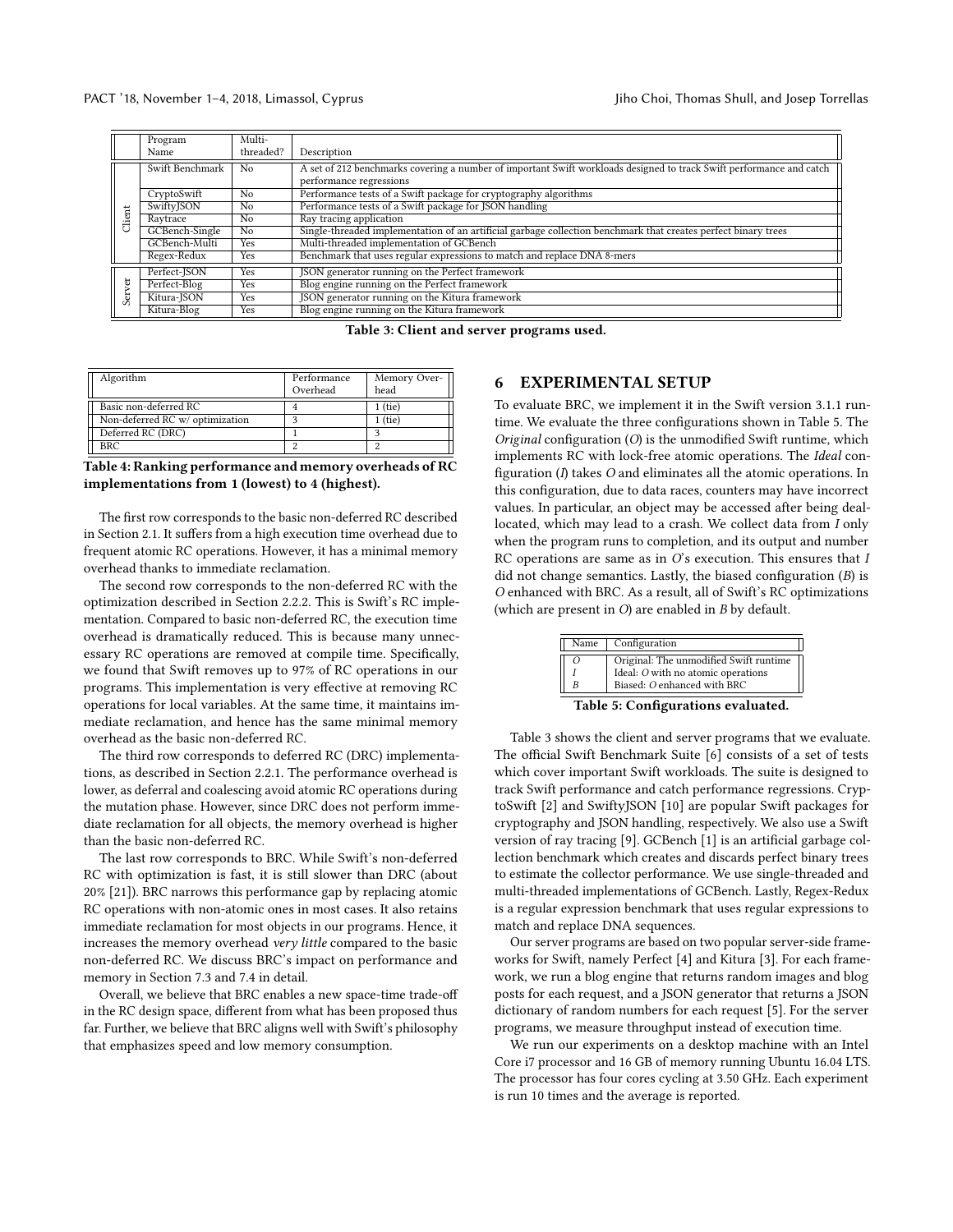<span id="page-8-1"></span>

|        |                |        |             | Original<br>Biased |          |             |             |                |             |        |                |
|--------|----------------|--------|-------------|--------------------|----------|-------------|-------------|----------------|-------------|--------|----------------|
|        |                | $%$ of | Obj.        | RC                 | RC Ops.  | RC          | $%$ of      | $% of RC$ Ops. | % of RCOps. | $%$ of | $% of RC$ Ops. |
|        | Program        | Shared | Allocs.     | Ops.               | per      | Ops.        | RC Ops. to  | to Biased      | to Shared   | Oueued | Setting        |
|        | Name           | Obj.   | per $\mu$ s | per $\mu$ s        | Obj.     | per $\mu$ s | Shared Obj. | Counter        | Counter     | Obj.   | Queued Flag    |
|        | Swift          | 0.00   | 1.91        | 29.18              | 15.24    | 33.16       | 0.00        | 100.00         | 0.00        | 0.00   | 0.00           |
|        | Benchmark      |        |             |                    |          |             |             |                |             |        |                |
|        | CryptoSwift    | 0.00   | 2.39        | 56.54              | 23.61    | 68.16       | 0.00        | 100.00         | 0.00        | 0.00   | 0.00           |
| Client | SwiftyJSON     | 0.00   | 2.60        | 68.19              | 26.24    | 93.77       | 0.00        | 100.00         | 0.00        | 0.00   | 0.00           |
|        | Raytrace       | 0.00   | 0.00        | 101.70             | 27258.42 | 173.94      | 0.00        | 100.00         | 0.00        | 0.00   | 0.00           |
|        | GCBench-Single | 0.00   | 12.87       | 64.07              | 4.98     | 86.03       | 0.00        | 100.00         | 0.00        | 0.00   | 0.00           |
|        | GCBench-Multi  | 0.16   | 50.69       | 150.39             | 2.97     | 195.44      | 0.32        | 99.97          | 0.03        | 0.01   | 0.00           |
|        | Regex-Redux    | 0.01   | 2.58        | 92.61              | 35.91    | 123.99      | 48.87       | 88.02          | 11.98       | 0.00   | 0.00           |
|        | Average        | 0.02   | 10.44       | 80.38              | 39338.19 | 110.64      | 7.03        | 84.00          | 1.72        | 0.00   | 0.00           |
|        | Perfect-JSON   | 5.26   | 0.55        | 4.56               | 8.25     | 4.95        | 16.01       | 88.64          | 11.36       | 1.99   | 0.24           |
| Server | Perfect-Blog   | 5.42   | 0.45        | 12.57              | 27.95    | 12.90       | 4.67        | 96.72          | 3.28        | 1.95   | 0.07           |
|        | Kitura-JSON    | 8.59   | 0.40        | 7.27               | 18.05    | 7.55        | 15.71       | 87.38          | 12.62       | 2.76   | 0.15           |
|        | Kitura-Blog    | 8.41   | 0.39        | 6.12               | 15.81    | 6.34        | 16.68       | 86.68          | 13.32       | 2.70   | 0.17           |
|        | Average        | 6.92   | 0.45        | 7.63               | 17.51    | 7.93        | 13.27       | 89.85          | 10.15       | 2.35   | 0.16           |

Table 6: Reference counting statistics.

# 7 EVALUATION

#### 7.1 Characterization

We start by investigating the overhead of RC in the Original (O) and Biased (B) configurations. Table [6](#page-8-1) shows various metrics of RC behavior during execution for both configurations. For reference, Column 3 repeats the data shown in Table [1](#page-3-0) about the percentage of shared objects in each program. Recall that we consider an object as shared if its reference counter updates come from more than one thread. Next, Columns 4-6 refer to the O configuration, while columns 7-12 refer to the B configuration.

Columns 4 and 5 show the number of object allocations per µsecond and the number of RC operations per µsecond, respectively. The latter are counter increments and decrements. Based on the data in these two columns, Column 6 shows the average number of RC operations per object. We can see that, discounting Raytrace, there are 3–36 RC operations per object in client programs, and 8–28 in server programs.

Column 7 shows the number of RC operations per  $\mu$ second in the  $B$  configuration. Due to the improved performance of  $B$ , these numbers are higher than in O for all the programs.

Column 8 shows the percentage of RC operations to shared objects, and Columns 9 and 10 the percentage of RC operations to the biased and shared counters, respectively. We see that only a small percentage of the RC operations are performed on shared objects (7.03% in client programs and 13.27% in server programs), and an even smaller percentage are performed on shared counters (1.72% in client programs and 10.15% in server programs). The outlier is Regex-Redux, where nearly 50% of the RC operations are on shared objects, and 12% use the shared counter. Overall, the small fraction of the RC operations that use the shared counter is the reason for the speed-ups of  $B$  over  $O$ ; only such operations use atomic instructions.

Column 11 shows the percentage of the total objects that are queued. On average, this number is 0.00% in client programs, and 2.35% in server programs. This number is very small, in part because the percentage of objects that are shared (Column 3) is already small. Finally, Column 12 shows the percentage of RC operations that set the Queued flag and add the object to the QueuedObjects list. We see that this is a rare event, which occurs 0.00% of the time in client

programs, and 0.16% in server programs. Overall, queuing in the QueuedObjects list is a negligible overhead.

# 7.2 Latency of RC Operations

We measure the time it takes to increment a reference counter in the different configurations. For this measurement, we create kernels that repeatedly increment the counter in a loop. Therefore, the operations have a near-perfect cache behavior. In addition, these kernels are single-threaded and, therefore, the measured times do not include contention. Overall, our experiments measure best-case timings.

Table [7](#page-8-2) shows the time to perform a counter increment in our different configurations:  $O$ ,  $I$ , and  $B$ . For the  $B$  configuration, we show the operation time for the owner thread and for non-owner threads. As shown in the table, the increment operation takes 13.84 ns in O and 5.77 ns I. Hence, the use of atomic operations slows down the operation by 2.40x. In B, the owner's increment takes only 6.28 ns, while the non-owner increment takes 15.57 ns. Ideally, the former should be as fast as I, while the latter should take as long as O. In practice, BRC adds some overhead to each of these operations, as the TID and various flags are checked before performing the increment. Consequently, B owner takes 8.8% longer than I, and B non-owner takes 12.5% longer than O.

<span id="page-8-2"></span>

| Configuration                   | Time (ns) |
|---------------------------------|-----------|
| Original                        | 13.84     |
| Ideal                           | 5.77      |
| Biased (operation by owner)     | 6.28      |
| Biased (operation by non-owner) | 15.57     |

Table 7: Time of counter increment operations.

#### <span id="page-8-0"></span>7.3 Performance Improvement

In this section, we evaluate the performance improvements attained by BRC. Figure [7](#page-9-1) shows the execution time of the client programs for the O, I, and B configurations, normalized to the O configuration. On average, B reduces the execution time by 22.5% over O. This is a substantial speed-up, which is attained inexpensively in software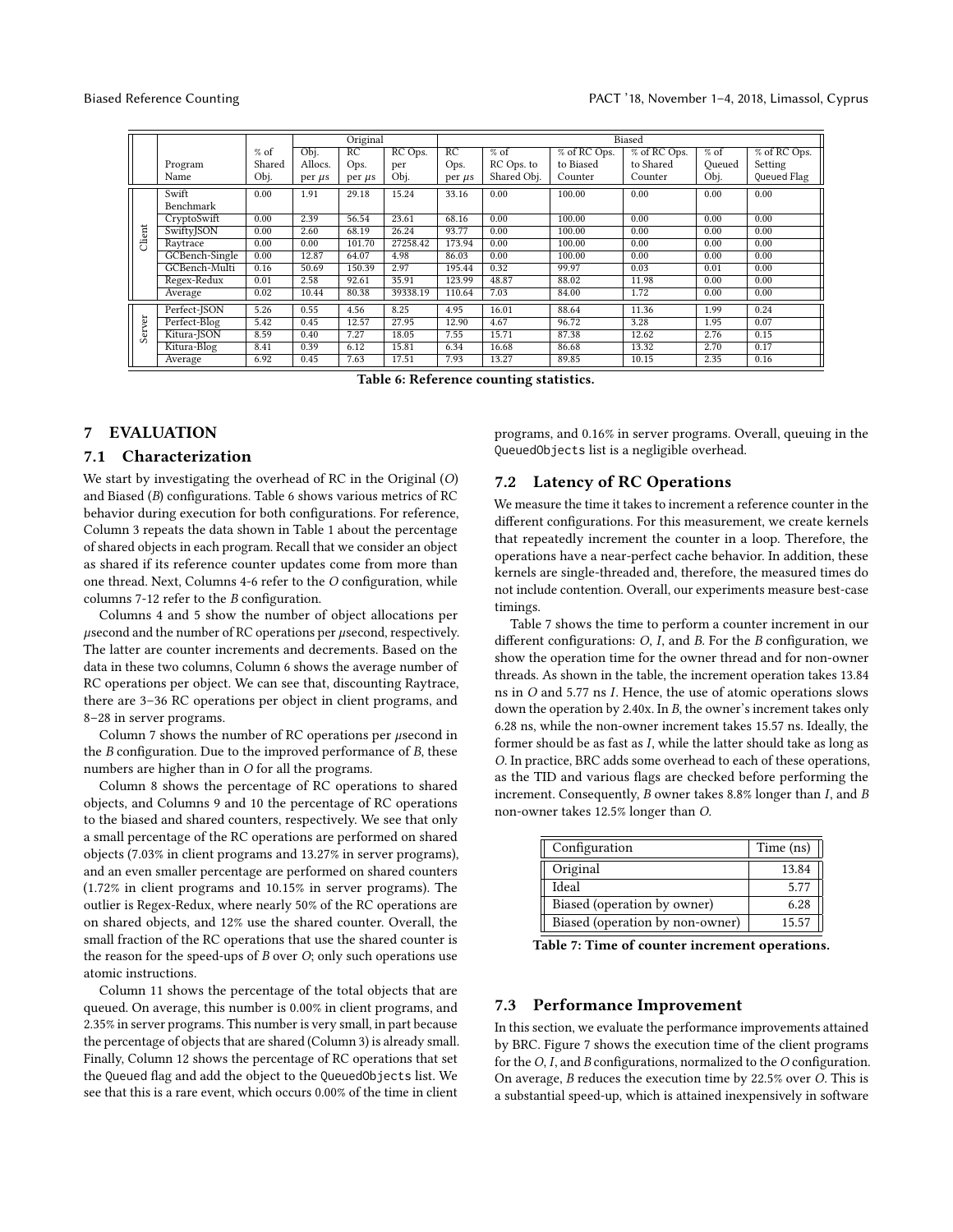by improving the RC algorithm. Further, this speed-up implies that a large fraction of the RC overhead in O has been eliminated. Indeed, as shown in Figure [3,](#page-2-2) client programs spend on average 42% of their time in RC operations. With B, it can be shown that we eliminate more than half of such RC time.

<span id="page-9-1"></span>

Figure 7: Execution time of client programs under the O, I, and B configurations.

We see that, on average, the *B* configuration is within 3.7% of the I configuration. This difference is smaller than the 8.8% difference observed in Table [7](#page-8-2) between the B (owner) and I increment operations. This is due to Amdahl's law, as programs only spend a fraction of their time performing RC operations.

<span id="page-9-2"></span>Figure [8](#page-9-2) shows the throughput of the server programs under the O and B configurations, normalized to the O configuration. We do not show data for the I configuration because running these programs without atomic operations causes frequent program crashes due to premature object deallocations. The figure shows that B attains a substantial average throughput increase of 7.3% over O. This improvement is smaller than the 22.5% average reduction in the execution time of the client programs. This is expected, given that the overhead of RC in Figure [3](#page-2-2) is higher in the client programs than in the server ones.



Figure 8: Throughput of the server programs under the O and B configurations.

### <span id="page-9-0"></span>7.4 Memory Overhead

In this section, we evaluate BRC's memory overhead by comparing the peak memory usage of the O and B configurations. Figure [9](#page-9-3) shows the peak memory usage of these configurations normalized to the peak memory usage of O. Recall from Section [4.2](#page-3-1) that our BRC design does not increase the size of the per-object RCWord. Hence, the additional memory overhead of  $B$  comes from the use

<span id="page-9-3"></span>

Figure 9: Peak memory usage under the O and B configurations.

We observe that, on average,  $B$  has only a 1.5% higher memory overhead than O. Single-threaded programs (i.e., the first 5 programs) have no additional memory overhead in B because the shared counter is not used and, consequently, there are no queued objects. While GCBench-single and Regex-Redux are multithreaded, they have negligible additional memory overhead because they have almost no queued objects (Column 11 of Table [6\)](#page-8-1). The server programs have only a small fraction of queued objects and, therefore, their additional memory overhead is on average about 4%.

We also measure the memory overhead in the alternative  $B$  implementation described in Section [4.2,](#page-3-1) where we add an additional 64-bit word to the object header to preserve 30-bit counters. In this case, the peak memory usage in B can be shown to be, on average, a modest 6% higher than in O.

# 7.5 Sensitivity Study

To simulate a worst-case scenario for BRC, we create a synthetic benchmark where we can control the number of queued objects. In the benchmark, a main thread creates 1,000,000 objects, creating a reference to each object, then performs a fixed amount of dummy computation, and finally removes any remaining references to the objects. In parallel, a second thread removes the references to 1,000,000  $\times$  R objects allocated by the main thread. When a shared counter becomes negative, the second thread adds the corresponding object to the main thread's QueuedObjects list. In our experiments, we vary R, which we call Ratio of Queued Objects. Figure [10](#page-9-4) shows the execution time and peak memory usage under the  $B$  configuration as we vary  $R$ , normalized to the  $O$  configuration.

<span id="page-9-4"></span>

Figure 10: Normalized execution time and normalized peak memory usage of the B configuration as we vary the number of queued objects.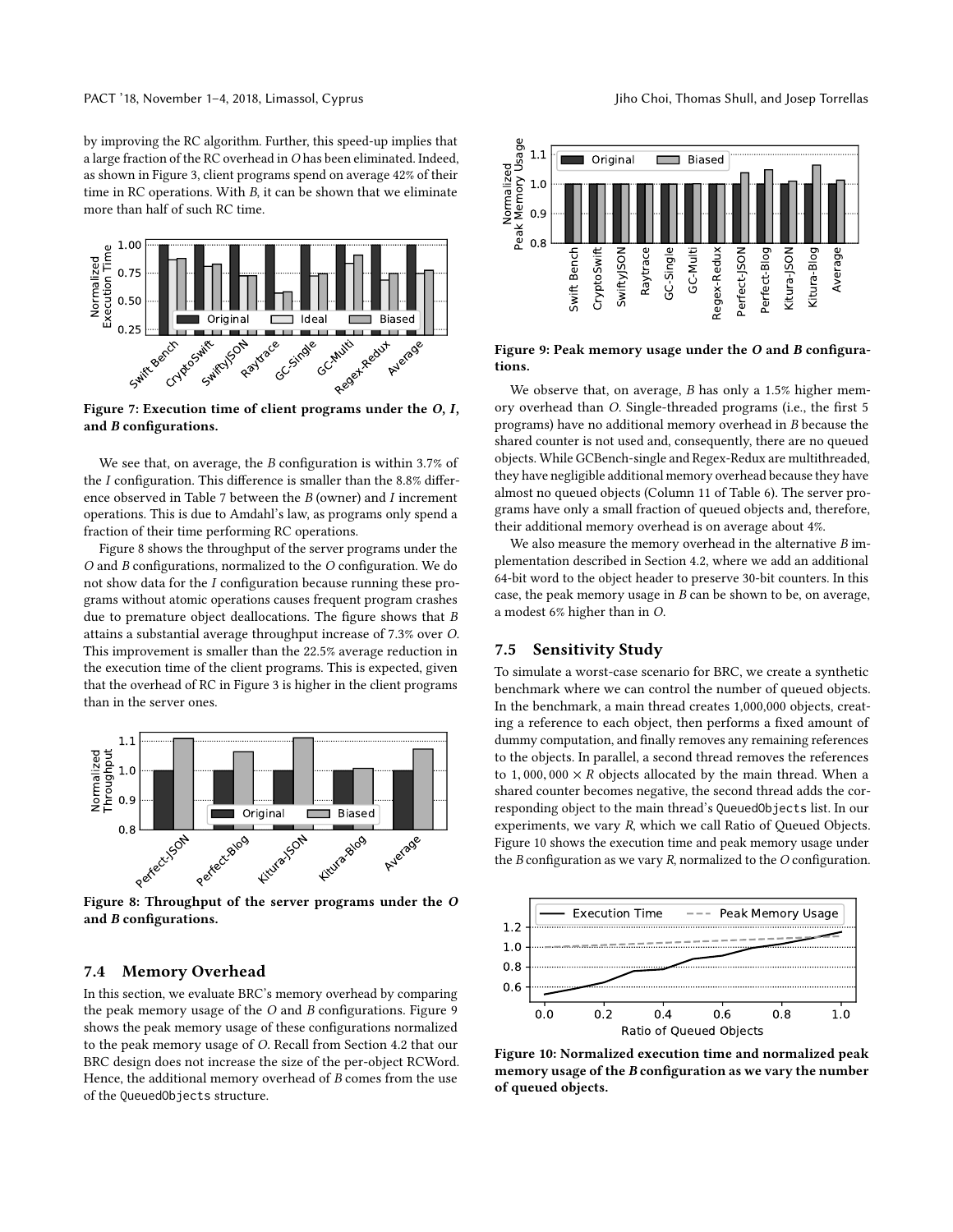Our results show that, for  $B$  to perform worse than the  $O$  configuration, one needs 75% or more queued objects. In reality, as shown in Table [6,](#page-8-1) the percentage of queued objects in our programs is much lower than this break-even point.

We also measure the additional memory overhead of B for this benchmark. As we see in the figure, the additional memory overhead is kept low, under 12% over the O configuration. This is because the counter merging and object dequeuing happen frequently enough that reclamation of dead queued objects is not delayed too much. Note that, for our programs in Table [6,](#page-8-1) the percentage of queued objects is very small and, therefore, the additional memory overhead of BRC is small.

#### 8 RELATED WORK

There have been many works [\[19,](#page-10-17) [25,](#page-11-2) [29,](#page-11-10) [34](#page-11-11)[–36,](#page-11-12) [42\]](#page-11-13) which try to limit the amount of overhead to acquire uncontested locks. While BRC is inspired by biased locking [\[25\]](#page-11-2), it is not a straightforward re-application of biased locking. BRC proposes an efficient biasing technique tailored to RC by exploiting the fact that RC does not require strong exclusivity like locking. BRC lets multiple threads access the same object concurrently, by dividing an object's reference count into two counters. In biased locking, this is not possible. BRC also makes ownership revocation very cheap. This is because ownership is typically voluntarily revoked in BRC and only requires one CAS. On the other hand, ownership revocation is extremely expensive in biased locking. It is triggered by a non-owner thread, and requires inter-thread communication through OS signals or safepoints. This is the main drawback of biased locking.

Subsequent works on biased locking [\[19,](#page-10-17) [29,](#page-11-10) [34](#page-11-11)[–36,](#page-11-12) [42\]](#page-11-13) improve on the original work by making ownership revocation more efficient, enabling ownership transfer, or determining when it is best to bias an object. It is possible to apply such ownership transfer techniques to BRC. In future work, we plan to implement similar techniques to better support various program behaviors.

Many prior works on RC [\[12,](#page-10-2) [14,](#page-10-5) [15,](#page-10-3) [18,](#page-10-4) [21–](#page-11-7)[23,](#page-11-8) [26,](#page-11-5) [30,](#page-11-9) [32,](#page-11-6) [37–](#page-11-3) [40\]](#page-11-4) focus on reducing the number of RC operations. They are are briefly summarized in Section [2.2,](#page-2-4) and compared to BRC in Section [5.](#page-6-2) Another category of works attempt to efficiently detect and remove cyclic references [\[13,](#page-10-18) [24,](#page-11-14) [27,](#page-11-15) [31,](#page-11-16) [33\]](#page-11-17). Swift solves this problem through weak references, an approach popular in previous literature [\[11,](#page-10-7) [16\]](#page-10-8). We believe that BRC can also be integrated into RC implementations with cyclic reference detection and removal algorithms.

Joao et al. [\[20\]](#page-10-19) propose hardware support for RC. They augment the cache hierarchy to gradually merge RC operations. Due to the delay of merging in hardware, their technique does not support immediate reclamation. In contrast, BRC supports immediate reclamation in most cases.

Recently, Ungar et al. [\[41\]](#page-11-18) propose a compiler-assisted dynamic optimization technique for RC in Swift. It is similar to BRC in that it dynamically replaces atomic RC operations with non-atomic ones. It adds checks before stores to conservatively capture escaping objects, and uses atomic RC operations for escaped objects only. Compared to BRC, their technique maintains the immediate reclamation property of non-deferred RC, while BRC relaxes this for

queued objects. However, their technique uses more atomic operations than BRC due to its conservative escape detection, and its lack of the notion of biased threads. In addition, it increases the overhead of the store barrier to detect and recursively mark escaping objects. Finally, it does not fully support all of Swift's function argument passing semantics.

# 9 CONCLUSION

This paper proposed Biased Reference Counting (BRC), a novel approach to speed-up non-deferred RC for garbage collection. BRC is based on the observations that most objects are mostly accessed by a single thread, and that atomic operations have significant overheads. BRC biases each object toward a specific thread. Further, BRC adds a second counter to the object header, enabling the owner thread to have its own counter. These changes allow the owner thread of each object to perform RC operations without atomic operations, while the other threads atomically update the other counter. BRC correctly manages the merging of these two counters, handling all corner cases.

We implemented BRC in the Swift programming language runtime and evaluated it with various client and server programs. We found that BRC accelerated non-deferred RC. Specifically, it reduced the average execution time of client programs by 22.5%, and improved the average throughput of server programs by 7.3%.

# ACKNOWLEDGMENTS

This work was supported in part by NSF under grant CCF 15-27223.

#### REFERENCES

- <span id="page-10-13"></span>[1] An Artificial Garbage Collection Benchmark. [http://www.hboehm.info/gc/gc\\_](http://www.hboehm.info/gc/gc_bench.html) [bench.html](http://www.hboehm.info/gc/gc_bench.html)
- <span id="page-10-10"></span>[2] CryptoSwift.<https://github.com/krzyzanowskim/CryptoSwift>
- <span id="page-10-15"></span>[3] Kitura: A Swift Web framework and HTTP Server.<http://www.kitura.io/>
- <span id="page-10-14"></span>[4] Perfect: Server-side Swift.<http://perfect.org/>
- <span id="page-10-16"></span>[5] Server-side swift benchmarks. [https://github.com/rymcol/](https://github.com/rymcol/Server-Side-Swift-Benchmarks-Summer-2017) [Server-Side-Swift-Benchmarks-Summer-2017](https://github.com/rymcol/Server-Side-Swift-Benchmarks-Summer-2017)
- <span id="page-10-9"></span>[6] Swift Benchmark Suite.<https://github.com/apple/swift/tree/master/benchmark>
- <span id="page-10-6"></span>Swift Has Reached 1.0.<https://developer.apple.com/swift/blog/?id=14>
- <span id="page-10-1"></span>[8] Swift Programming Language. https://swift.org/.
- <span id="page-10-12"></span>[9] Swift Version of Ray Tracing.<https://github.com/rnapier/raytrace>
- <span id="page-10-11"></span>[10] SwiftyJSON.<https://github.com/SwiftyJSON/SwiftyJSON>
- <span id="page-10-7"></span>[11] T. H. Axford. 1990. Reference Counting of Cyclic Graphs for Functional Programs. Comput. *J.* 33, 5 (1990), 466-472.
- <span id="page-10-2"></span>[12] David F. Bacon, Clement R. Attanasio, Han B. Lee, V. T. Rajan, and Stephen Smith. 2001. Java Without the Coffee Breaks: A Nonintrusive Multiprocessor Garbage Collector. In Proceedings of the ACM SIGPLAN 2001 Conference on Programming Language Design and Implementation (PLDI '01). 92–103.
- <span id="page-10-18"></span>[13] David F. Bacon and V. T. Rajan. 2001. Concurrent Cycle Collection in Reference Counted Systems. In Proceedings of the 15th European Conference on Object-Oriented Programming (ECOOP '01). 207–235.
- <span id="page-10-5"></span>[14] Jeffrey M. Barth. 1977. Shifting Garbage Collection Overhead to Compile Time. Commun. ACM 20, 7 (1977), 513–518.
- <span id="page-10-3"></span>[15] Stephen M. Blackburn and Kathryn S. McKinley. 2003. Ulterior Reference Counting: Fast Garbage Collection Without a Long Wait. In Proceedings of the 18th Annual ACM SIGPLAN Conference on Object-oriented Programing, Systems, Languages, and Applications (OOPSLA '03). 344–358.<br>[16] David R. Brownbridge. 1985. Cyclic reference counting for combinator machines.
- <span id="page-10-8"></span>In Conference on Functional Programming and Computer Architecture. 273–288.
- <span id="page-10-0"></span>[17] George E. Collins. 1960. A Method for Overlapping and Erasure of Lists. Commun. ACM 3, 12 (Dec. 1960), 655–657.
- <span id="page-10-4"></span>[18] L. Peter Deutsch and Daniel G. Bobrow. 1976. An Efficient, Incremental, Automatic Garbage Collector. Commun. ACM 19, 9 (1976), 522–526.
- <span id="page-10-17"></span>[19] David Dice, Mark Moir, and William Scherer III. 2003. Quickly Reacquirable Locks. Technical Report. Sun Microsystem Laboratories.
- <span id="page-10-19"></span>[20] José A. Joao, Onur Mutlu, and Yale N. Patt. 2009. Flexible Reference-countingbased Hardware Acceleration for Garbage Collection. In Proceedings of the 36th